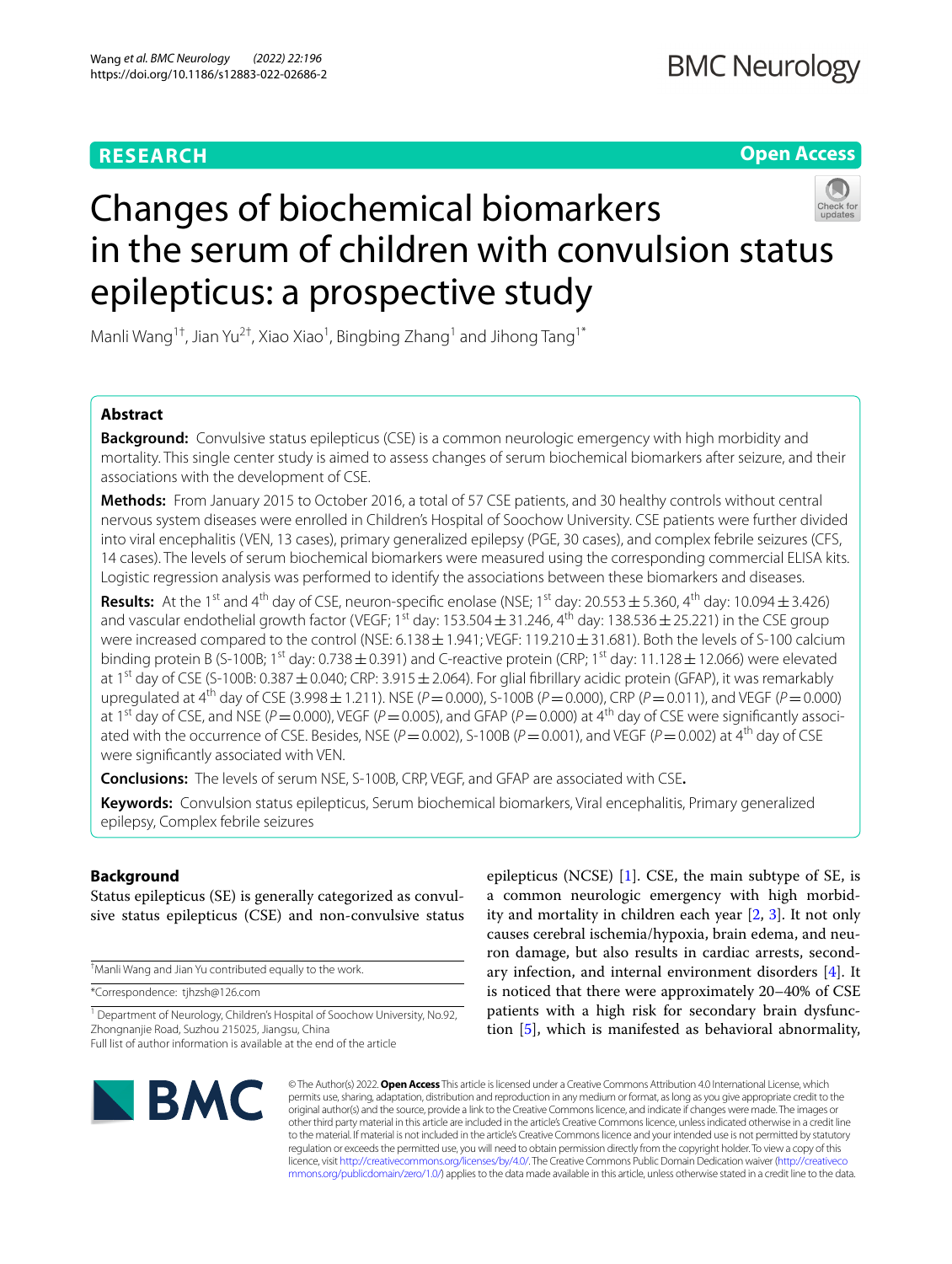emotional disorder, language retardation, and learning ability decline, or even the serious ones have chronic persistent sequelae, with restricted limb activity, intellectual disorder and cerebral palsy [[6\]](#page-6-5).

Lowenstein et al. have shed light on an operational and a conceptual defnition of CSE, which is defned as  $... \geq 5$  min of (i) continuous seizure or (ii) two or more discrete seizures between which there is incomplete recovery of consciousness [\[7](#page-6-6)]. In addition, as a basic research (or conceptual) defnition of CSE, the International League Against Epilepsy Core Group on Classifcation group further suggested the following: CSE refers to a condition in which there is failure of the "normal" factors that serve to terminate a typical generalized tonic– clonic seizures [[8\]](#page-6-7). Based on the defnition of CSE, the optimal treatment time is within 5 min after seizure and it is likely that a seizure will continue if not treated after this time [\[9](#page-6-8)]. If the time is prolonged to 30 min, there may be a risk of long-term consequences  $[10]$  $[10]$ . Therefore, accurate early diagnosis and correct treatments are the keys to the successful rescue. Generally, viral encephalitis (VEN), primary generalized epilepsy (PGE), and complex febrile seizures (CFS) are the three main causes of CSE  $[1, 11, 12]$  $[1, 11, 12]$  $[1, 11, 12]$  $[1, 11, 12]$  $[1, 11, 12]$  $[1, 11, 12]$  The degrees of brain injury caused by different causes of CSE are diferent [[1](#page-6-0), [11,](#page-6-10) [12](#page-6-11)]. Recent years, increasing attentions have been paid to the potential efficacies of relevant specific biochemical biomarkers for the diagnosis and prognosis of CSE or related diseases [[13–](#page-6-12)[19\]](#page-7-0). For instance, Knopman et al. found that the concentration of serum neuron-specifc enolase (NSE) in temporal lobe epilepsy (TLE) patients with SE was higher than that of controls [\[13\]](#page-6-12). Both Chang et al. and Steinhoff et al. indicated that relatively high level of S-100 calcium binding protein B (S-100B) is determined in TLE patients with higher frequencies of seizures [\[14](#page-7-1), [15\]](#page-7-2). Madžar et al. have demonstrated that C-reactive protein (CRP) serves as a biomarker in the infammatory processes of SE and high CRP concentration is strongly associated with in-hospital mortality and poor prognosis  $[16]$  $[16]$  $[16]$ . Similarly, hyperneuroinflammation emerging in SE may also increase the level of glial fbrillary acidic protein (GFAP) in mice [\[17](#page-7-4)]. In addition, Cho et al. and Nicoletti et al. have revealed that the elevated expression of vascular endothelial growth factor (VEGF) plays a neuroprotective role in SE murine model [\[18](#page-7-5), [19\]](#page-7-0). Early detection of relevant specifc biochemical biomarkers may have guiding signifcance for diagnosis and prognosis of CSE. Although the researches on the biochemical biomarkers of CSE are not rare, they are mostly the basic research on animal experiments or adults. The common induction factors of SE in children may be diferent from those in animals and adults, and the signifcances of these biochemical biomarkers may be also diferent [\[20](#page-7-6)].

Therefore, the measurements for serum biochemical biomarkers in CSE children may be helpful to judge the disease condition and estimate the prognosis.

In this study, the levels of NSE, S-100B, CRP, VEGF, and GFAP in serum of CSE children were explored. In addition, their associations with CSE were also analyzed in logistic regression models.

## **Methods**

## **Patients and controls**

Based on the most recent definition of CSE  $[8]$  $[8]$ , a total of 57 patients (age range: from 1 to 133 months; females: 25, males: 32) with CSE were enrolled in Children's Hospital of Soochow University from January 2015 to October 2016. All the patients underwent magnetic resonance imaging (MRI) examination. The exclusion criteria were as follows: patients with other diseases afecting serum biochemical biomarkers within 24 h after the onset, such as hemolysis, brain trauma, cerebrovascular disease, intracranial space-occupying, bacterial meningitis/encephalitis, depressive disorder, and other neurodegenerative diseases. The included children were further divided into viral encephalitis (VEN, 13 cases), primary generalized epilepsy (PGE, 30 cases), and complex febrile seizures (CFS, 14 cases) (Fig. [1\)](#page-2-0). In addition, 30 healthy children without central nervous system diseases were served as the controls (age range: from 1 to 9 years old; females: 15, males: 15). In accordance with the Declaration of Helsinki, written informed consent was provided by each patient's legal guardian (usually the next of kin). This single center study obtained the approval of the ethics committee in our hospital (approval ID: 2019KS005). We collected these clinical data for further study.

## **Samples collection**

Venous blood samples (3 mL) from healthy controls or CSE patients (at  $1^{st}$ ,  $4^{th}$ , and  $10^{th}$  day of CSE, respectively) were collected using an evacuated tube system into a citrate-anticoagulant tube. All the blood samples were submitted for examination in time to exclude hemolysis. Then, blood samples were centrifuged  $(2000 r/min)$  for 10 min to separate the serum and stored in−80 °C for further experiments.

## **Analysis for serum biochemical biomarkers**

According to the manufacturer's protocol, the levels of NSE, S-100B, CRP, VEGF, and GFAP in serum were analyzed using the corresponding commercial ELISA kits (Elabscience Biotechnology Co., Ltd, Wuhan, China).

## **Statistical analysis**

SPSS 20.0 software (Chicago, USA) was used for statistical analysis. One-way ANOVA followed by Tukey's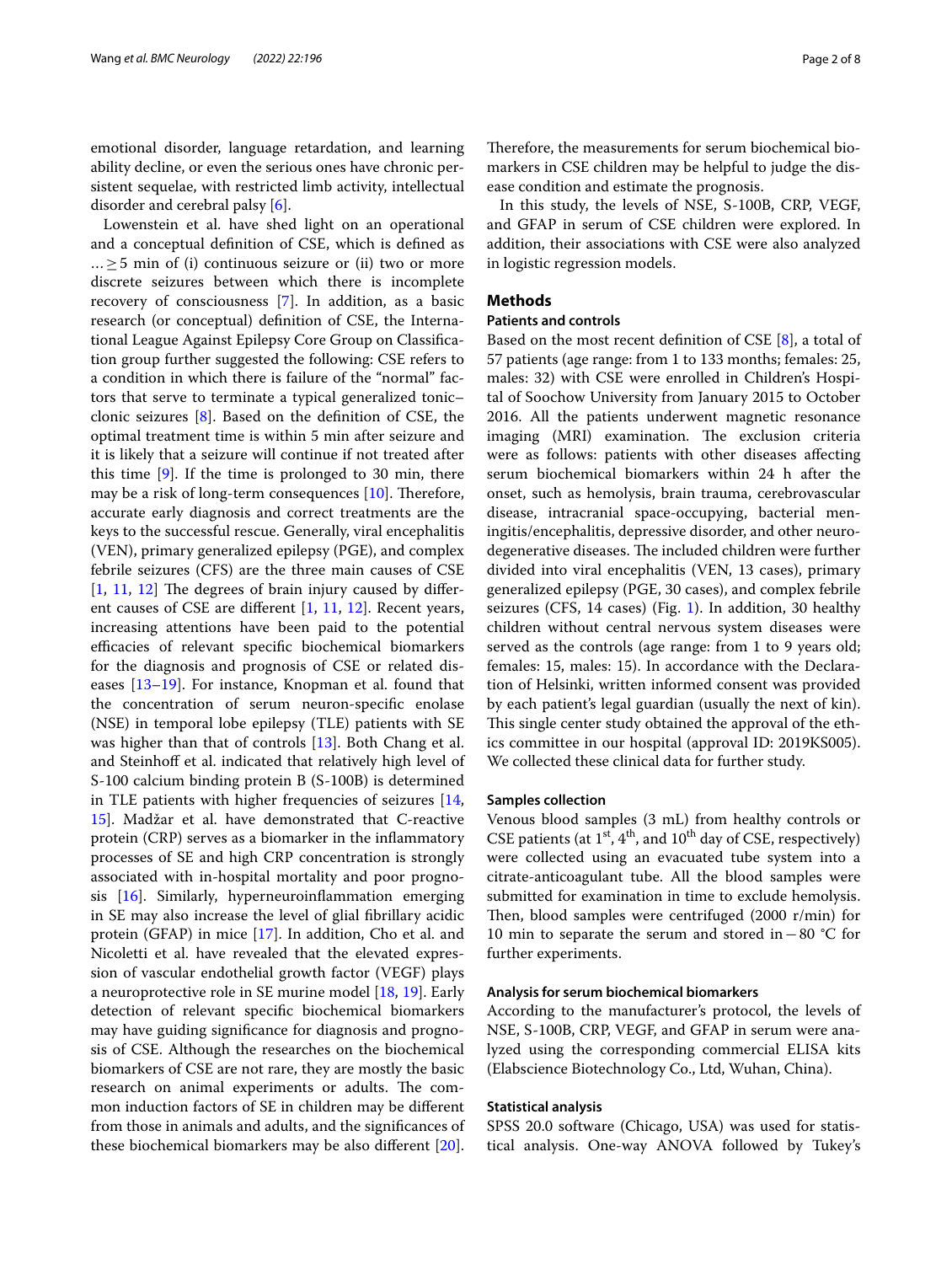

<span id="page-2-0"></span>multiple comparisons test (homogeneity of variance) and Kruscal-Wallis test followed by Dunn's multiple comparisons test (heterogeneity of variance) were used to assess the experimental data of Tables [2](#page-3-0) and [4.](#page-4-0) Binary logistic regression analysis was performed to identify the associations between serum biochemical biomarkers and CSE in Table [3](#page-3-1), and the associations between serum biochemical biomarkers and VEN, an induction factor of CSE. Data were shown as means±SD. *P*-value less than 0.05 indicated a statistically signifcant diference.

# **Results**

# **Analysis for the seizure time under diferent induction factors of CSE**

Of all cases, the range of seizure time was from 30 min to 3 weeks. As shown in Table [1,](#page-2-1) among these cases with the seizure time for more than 24 h, 4 cases were in the VEN group, which accounts for 30.8% (4/13) of the cases in this group, suggesting that the seizure time induced by acute intracranial infection was longer. In addition, there were 3 cases in the PGE group (3/30; 10%) and no cases in the CFS  $(0/14; 0%)$  group. The results implied that the seizure duration of CFS patients was shorter.

# **Analysis for the levels of serum biochemical biomarkers in children with CSE at diferent phases**

We then analyzed the the levels of NSE, S-100B, CRP, VEGF, and GFAP in CSE children at diferent phases (at  $1<sup>st</sup>$ ,  $4<sup>th</sup>$ , and  $10<sup>th</sup>$  day of CSE). As shown in Table [2,](#page-3-0) NSE and VEGF in the CSE group were signifcantly higher than the control group at 1<sup>st</sup> day ( $P < 0.01$ ) and 4<sup>th</sup> day

<span id="page-2-1"></span>**Table 1** The seizure time under diferent induction factors of CSE

|                          | VEN $(n=13)$ | PGE ( $n = 30$ ) | CFS ( $n = 14$ ) |
|--------------------------|--------------|------------------|------------------|
| Gender (male/<br>female) | 8/5          | 10/20            | 10/4             |
| Age (year)               |              |                  |                  |
| <1                       | 7            | 12               | 1                |
| $1 - 5$                  | 3            | 17               | 13               |
| > 5                      | 3            | 1                | 0                |
| Seizure time (h)         |              |                  |                  |
| <1                       | 5            | 17               | 12               |
| $1 - 24$                 | 4            | 10               | $\mathfrak{D}$   |
| > 24                     | 4            | 3                | 0                |
|                          |              |                  |                  |

*VEN* viral encephalitis, *PGE* primary generalized epilepsy, *CFS* complex febrile seizures

( $P$ <0.05). The levels were decreased at  $10^{th}$  day, which was not statistically diferent compared to the control group. S-100B was signifcantly higher in the CSE group than the control group at  $1^{st}$  day ( $P < 0.0$  1), and was gradually reduced at  $4<sup>th</sup>$  day. At  $10<sup>th</sup>$  day, it returned to the level of the control group. CRP is also an index elevated in the early stage of CSE. We noticed that the level of CRP was signifcantly increased compared with the control group at  $1<sup>st</sup>$  day ( $P < 0.01$ ), whereas it was decreased sharply at 4<sup>th</sup> and 10<sup>th</sup> day. In terms of GFAP, its level was gradually elevated at  $1<sup>st</sup>$  day and reached to the highest value at  $4<sup>th</sup>$  day of CSE, in which was statistically different compared to the control group ( $P < 0.01$ ). At 10<sup>th</sup> day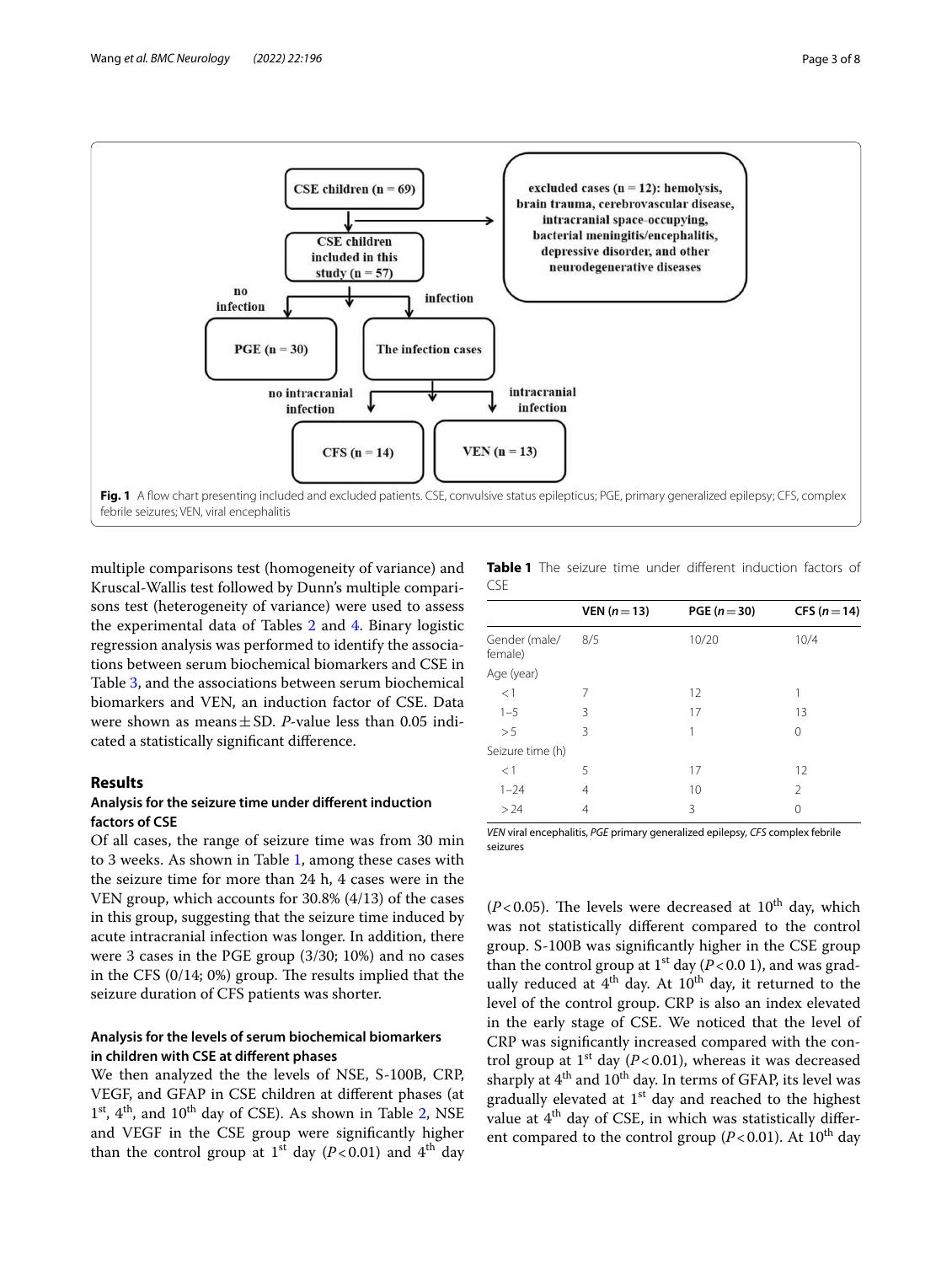<span id="page-3-0"></span>

|  |  |  | <b>Table 2</b> Changes of serum biochemical biomarkers in children with CSE at different phases |  |
|--|--|--|-------------------------------------------------------------------------------------------------|--|
|--|--|--|-------------------------------------------------------------------------------------------------|--|

| Group   | N  | <b>NSE</b><br>$(\mu g/l)$        | S-100B<br>$(\mu q/l)$   | <b>CRP</b><br>(mq/l)             | <b>VEGF</b><br>(nq/l)                | <b>GFAP</b><br>(nq/l)                   |
|---------|----|----------------------------------|-------------------------|----------------------------------|--------------------------------------|-----------------------------------------|
| Control | 30 | $6.138 \pm 1.941$                | $0.387 + 0.040$         | $3.915 \pm 2.064$                | $119.210 \pm 31.681$                 | $2.471 \pm 1.272$                       |
| median  |    | 6.395                            | 0.395                   | 4.055                            | 117.66                               | 2.28                                    |
| 1 day   | 57 | $20.553 \pm 5.360$ <sup>**</sup> | $0.738 \pm 0.391$ **    | $11.128 \pm 12.066$ <sup>*</sup> | $153.504 \pm 31.246$ <sup>**</sup>   | $2.826 \pm 1.124$                       |
| median  |    | 21.198                           | 0.583                   | 7.15                             | 153.28                               | 2.68                                    |
| 4 day   | 57 | $10.094 \pm 3.426***$            | $0.468 \pm 0.180^{***}$ | $3.608 + 2.261$ ##               | $138.536 + 25.221$ <sup>*</sup>      | $3.998 \pm 1.211***$                    |
| median  |    | 10.433                           | 0.398                   | 3.310                            | 136.53                               | 3.562                                   |
| 10 day  | 57 | $6.90 \pm 1.961$ ##&&            | $0.361 \pm 0.073$ ##&&  | $3.568 \pm 2.607$ ##             | $120.646 + 44.21$ <sup>##&amp;</sup> | $2.916 \pm 0.777$ <sup>&amp;&amp;</sup> |
| median  |    | 6.845                            | 0375                    | 3.000                            | 109.43                               | 2.844                                   |

\* *P*<0.05, \*\**P*<0.01 vs. the control group; #*P*<0.05, ##*P*<0.01 vs. the 1 day group; &*P*<0.05, &&*P*<0.01 vs. the 4 day group. *NSE* neuron-specifc enolase, *VEGF* vascular endothelial growth factor, *S-100B* S-100 calcium binding protein B, *CRP* C-reactive protein, *GFAP* glial fbrillary acidic protein

<span id="page-3-1"></span>**Table 3** Associations with the occurrence of CSE in binary logistic regression analysis

| Seizure (day)  | <b>Biomarkers</b> | В        | P     | Exp(B) | 95% CI for Exp<br>(B) |
|----------------|-------------------|----------|-------|--------|-----------------------|
| 1              | <b>NSE</b>        | 0.165    | 0.000 | 1.179  | 1.093-1.272           |
|                | S-100B            | 0.049    | 0.000 | 1.050  | 1.029-1.072           |
|                | <b>CRP</b>        | 0.010    | 0.011 | 1.010  | 1.000-1.018           |
|                | VEGF              | 0.019    | 0.000 | 1.020  | 1.010-1.029           |
|                | <b>GFAP</b>       | 0.007    | 0.098 | 1.007  | 0.999-1.015           |
| $\overline{4}$ | <b>NSE</b>        | 0.499    | 0.000 | 1.647  | 1.309-2.071           |
|                | S-100B            | 0.010    | 0.287 | 1.010  | 0.992-1.028           |
|                | <b>CRP</b>        | $-0.065$ | 0.531 | 0.937  | $0.765 - 1.148$       |
|                | VFGF              | 0.026    | 0.005 | 1.027  | 1.008-1.046           |
|                | GFAP              | 1.289    | 0.000 | 1.979  | 1.038-6.651           |
| 10             | <b>NSE</b>        | 0.204    | 0.092 | 1.266  | $0.967 - 1.554$       |
|                | $S-100B$          | $-8.462$ | 0.060 | 0.000  | $0.000 - 1.440$       |
|                | <b>CRP</b>        | $-0.059$ | 0.524 | 0.943  | 0.786-1.130           |
|                | VEGF              | 0.001    | 0.869 | 1.001  | $0.990 - 1.013$       |
|                | <b>GFAP</b>       | 0.568    | 0.051 | 1.766  | 0.997-3.126           |

*NSE* neuron-specifc enolase, *VEGF* vascular endothelial growth factor, *S-100B* S-100 calcium binding protein B, *CRP* C-reactive protein, *GFAP* glial fbrillary acidic protein

of CSE, although there was no signifcant diference for GFAP level between the GSE group and control group, GFAP in serum of CSE children still stayed at a relatively high level.

# **Association between the levels of serum biochemical biomarkers in children with CSE at diferent phases and the occurrence of CSE**

On logistic regression analysis (Table [3](#page-3-1)), NSE (*P*=0.000, 95% CI: 1.093–1.272), S-100B (*P*=0.000, 95% CI: 1.029– 1.072), CRP (*P*=0.011, 95% CI: 1.000–1.018), and VEGF (*P*=0.000, 95% CI: 1.010-1.029) at 1<sup>st</sup> day of CSE, and NSE (*P*=0.000, 95% CI: 1.309–2.071), VEGF (*P*=0.005, 95% CI: 1.008–1.046), and GFAP (*P*=0.000, 95% CI:

1.038–6.651) at  $4<sup>th</sup>$  day of CSE were all significantly and independently associated with the occurrence of CSE. However, we also found that the fve serum biochemical biomarkers are not associated with the occurrence of CSE at  $10^{th}$  day.

# **Analysis for the levels of serum biochemical biomarkers in children with CSE under the three etiological factors**

Afterwards, the levels of NSE, S-100B, CRP, VEGF, and GFAP in CSE children in the VEN, PGE, and CFS groups were assessed. The results for Table  $4$  were as follows:

**NSE:** NSE in the VEN (22.213±4.663), PGE  $(21.152 \pm 4.824)$ , and CFS  $(17.727 \pm 6.29)$  groups all reached to a relatively high level at  $1<sup>st</sup>$  day of CSE with no signifcant diferences. It was decreased in the above three groups at  $4<sup>th</sup>$  day of CSE. Interestingly, the level of NSE in both PGE  $(9.228 \pm 2.852)$  and CFS  $(8.943 \pm 3.140)$  groups was lower than that in the VEN group  $(13.333 \pm 3.107)$  (*P*<0.01). From this time point to the 10<sup>th</sup> day of CSE, NSE was gradually decreased with no signifcant diferences among the three groups.

**VEGF:** Similar patterns were obtained in the analysis result of VEGF. Also decreased level of VEGF was observed in the PGE  $(132.933 \pm 21.607)$  and CFS  $(131.167 \pm 22.990)$  groups compared with the VEN group  $(159.401 \pm 25.578)$   $(P<0.01)$  at 4<sup>th</sup> day of CSE.

**CRP:** CRP level was increased sharply in all three groups at  $1^{st}$  day of CSE, decreased at  $4^{th}$  day, and reached to a stable level at 10<sup>th</sup> day. There were no significant differences among the three groups throughout the development of CSE.

**GFAP:** From 1 to 10 day, the level of GFAP in the three groups was increased frstly and then decrease. Similar to the results of CRP, there were also no signifcant diferences among the three groups throughout the development of CSE.

**S-100B:** At 1<sup>st</sup> day of CSE, S-100B in the PGE  $(0.528 \pm 0.112)$  and CFS  $(0.554 \pm 0.112)$  was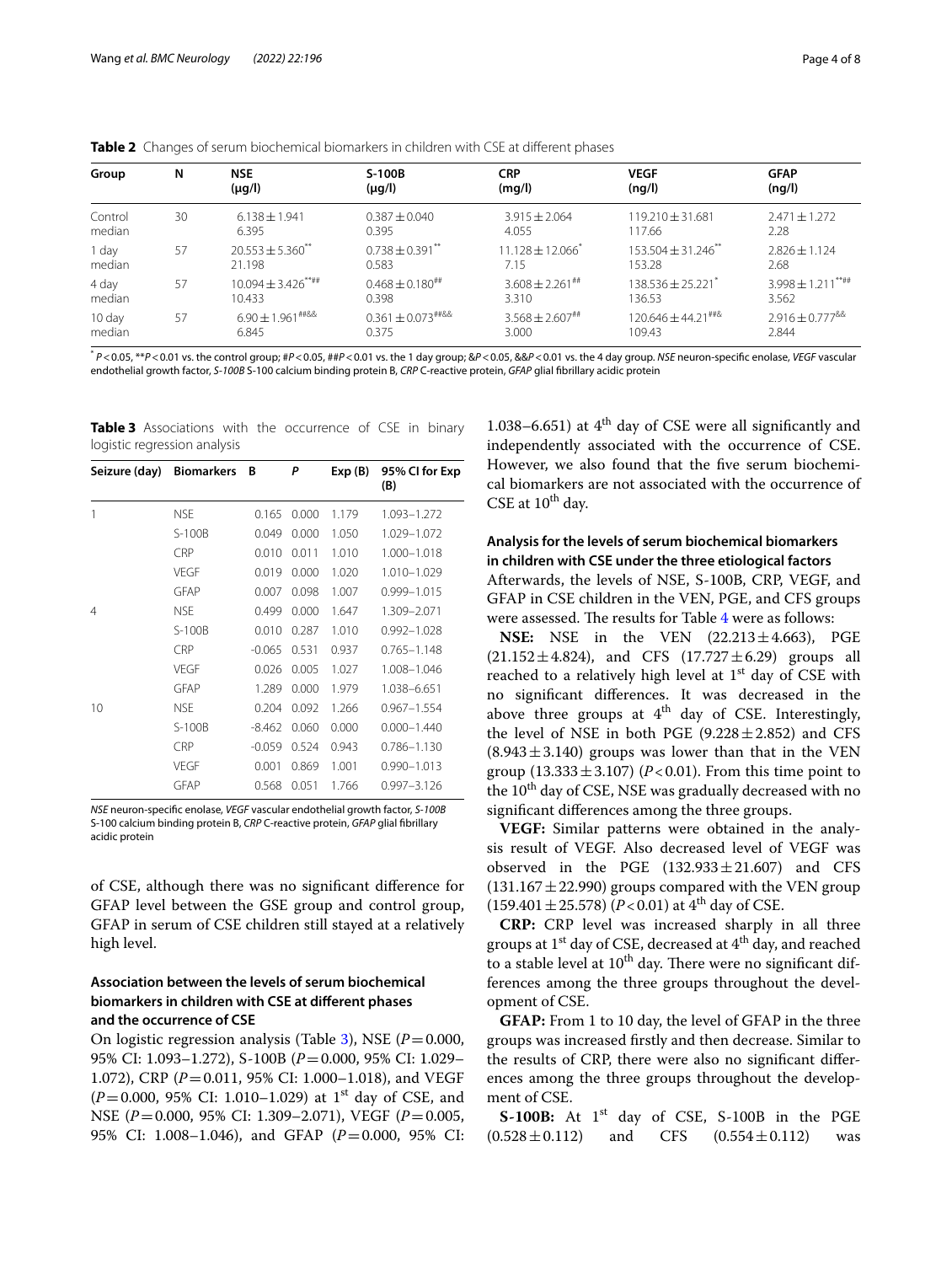| <b>Biomarkers</b> | Seizure (day)<br><b>VEN</b><br>$(n=13)$ |                      | <b>PGE</b><br>$(n=30)$            | <b>CFS</b><br>$(n=14)$          |  |
|-------------------|-----------------------------------------|----------------------|-----------------------------------|---------------------------------|--|
| <b>NSE</b>        |                                         | $22.213 \pm 4.663$   | $21.152 \pm 4.824$                | $17.727 \pm 6.29$               |  |
| $(\mu q/l)$       | 4                                       | $13.333 \pm 3.107$   | $9.228 \pm 2.852$ <sup>**</sup>   | $8.943 \pm 3.140^{**}$          |  |
|                   | 10                                      | $7.521 \pm 1.765$    | $6.637 \pm 1.902$                 | $6.880 \pm 2.252$               |  |
| $S-100B$          |                                         | $1.417 \pm 0.151$    | $0.528 \pm 0.112$ <sup>**</sup>   | $0.554 \pm 0.112$ **            |  |
| $(\mu g/l)$       | 4                                       | $0.744 \pm 0.173$    | $0.398 \pm 0.074$ **              | $0.363 \pm 0.384$ <sup>**</sup> |  |
|                   | 10                                      | $0.388 \pm 0.051$    | $0.360 \pm 0.080$                 | $0.333 \pm 0.066$               |  |
| <b>CRP</b>        |                                         | $14.727 \pm 14.007$  | $11.554 \pm 13.448$               | $6.871 \pm 3.110$               |  |
| (mq/l)            | 4                                       | $3.668 \pm 2.045$    | $4.079 \pm 2.364$                 | $2.547 \pm 1.997$               |  |
|                   | 10                                      | $4.917 \pm 3.392$    | $3.378 \pm 2.285$                 | $2.722 \pm 2.080$               |  |
| <b>VEGF</b>       |                                         | 168.428 ± 42.316     | 144.693 ± 27.884                  | 158.529 ± 19.728                |  |
| (nq/l)            | 4                                       | $159.401 \pm 25.578$ | $132.933 \pm 21.607$ <sup>*</sup> | 131.167 ± 22.990 <sup>*</sup>   |  |
|                   | 10                                      | 117.093 ± 27.350     | $121.951 \pm 58.054$              | 121.146 ± 13.974                |  |
| <b>GFAP</b>       |                                         | $2.751 \pm 0.895$    | $2.891 \pm 1.348$                 | $2.756 \pm 0.789$               |  |
| (nq/l)            | 4                                       | $3.693 \pm 1.634$    | $4.232 \pm 1.189$                 | $3.782 \pm 0.657$               |  |
|                   | 10                                      | $2.892 \pm 0.661$    | $3.001 \pm 0.912$                 | $2.755 \pm 0.541$               |  |

<span id="page-4-0"></span>**Table 4** Changes of serum biochemical biomarkers in children with CSE under the three etiological factors

\* *P*<0.05, \*\**P*<0.01 vs. the VEN group. *NSE* neuron-specifc enolase, *VEGF* vascular endothelial growth factor, *S-100B* S-100 calcium binding protein B, *CRP* C-reactive protein, *GFAP* glial fbrillary acidic protein, *VEN* viral encephalitis, *PGE* primary generalized epilepsy, *CFS* complex febrile seizures

remarkably reduced by contrast to that of the VEN group  $(1.417 \pm 0.151)$   $(P<0.01)$ . Although S-100B level was decreased in all three groups after seizure for 4 day, signifcant diferences were also exhibited between the VEN group  $(0.744 \pm 0.173)$  and the PGE  $(0.398 \pm 0.074)/CFS$  $(0.363 \pm 0.384)$  group (*P*<0.01). At 10<sup>th</sup> day of CSE, there were no signifcant diferences among the three groups.

In addition, as presented in Table [5,](#page-4-1) NSE  $(P=0.002,$ 95% CI: 1.228–2.577), S-100B (*P*=0.001, 95% CI: 1.091– 1.415), and VEGF (*P*=0.002, 95% CI: 1.018–1.084) after seizure for 4 day, and CRP ( $P=0.044$ , 95% CI: 1.006– 1.629) at  $10^{th}$  day of CSE were significantly and independently associated with VEN.

# **Discussion**

SE is traditionally defned as any seizure lasting longer than 30 min, whether or not consciousness is impaired or seizures recur without an intervening period of consciousness [\[21](#page-7-7)]. It is reported that CSE becomes increasingly resistant to anticonvulsant drugs with the extension of seizure time, it can be associated with extremely high morbidity and mortality if not treated promptly and aggressively [\[22](#page-7-8)]. In the current study, we mainly explored the levels of NSE, S-100B, CRP, VEGF, and GFAP in CSE children as well as the associations with CSE to develop a new diagnosis and treatment method for children CSE.

Numerous studies are focused on the possible role of relevant specifc biochemical biomarkers during the period of seizure  $[13-19]$  $[13-19]$ , which can be the potential biomarkers for further researches and future diagnosis.

<span id="page-4-1"></span>

|          | Table 5 Associations with VEN in binary logistic regression |  |  |  |
|----------|-------------------------------------------------------------|--|--|--|
| analysis |                                                             |  |  |  |

| Seizure<br>(day) | <b>Biomarkers</b> | B        | P     | Exp(B)         | 95% CI for<br>Exp(B) |
|------------------|-------------------|----------|-------|----------------|----------------------|
| 1                | <b>NSE</b>        | 0.095    | 0.140 | 1.100          | 0.969-1.249          |
|                  | $S-100B$          | 85.312   | 0.996 | $1.123E + 037$ | $0.000 -$            |
|                  | CRP               | 0.029    | 0.233 | 1.029          | 0.982-1.079          |
|                  | <b>VEGF</b>       | 0.020    | 0.061 | 1.020          | 0.999-1.042          |
|                  | GFAP              | $-0.082$ | 0.783 | 0.921          | $0.513 - 1.653$      |
| 4                | <b>NSE</b>        | 0.576    | 0.002 | 1.779          | 1.228-2.577          |
|                  | S-100B            | 0.217    | 0.001 | 1.242          | 1.091-1.415          |
|                  | <b>CRP</b>        | 0.016    | 0.911 | 1.016          | $0.771 - 1.337$      |
|                  | VFGF              | 0.049    | 0.002 | 1.051          | 1.018-1.084          |
|                  | GFAP              | $-0.317$ | 0.303 | 0.728          | 0.398-1.332          |
| 10               | <b>NSE</b>        | 0.216    | 0.195 | 1.241          | $0.895 - 1.721$      |
|                  | S-100B            | 0.026    | 0.189 | 1.027          | $0.987 - 1.068$      |
|                  | CRP               | 0.247    | 0.044 | 1.280          | 1.006-1.629          |
|                  | <b>VEGF</b>       | $-0.003$ | 0.744 | 0.997          | 0.979-1.015          |
|                  | <b>GFAP</b>       | $-0.053$ | 0.900 | 0.948          | $0.415 - 2.166$      |

*NSE* neuron-specifc enolase, *VEGF* vascular endothelial growth factor, *S-100B* S-100 calcium binding protein B, *CRP* C-reactive protein, *GFAP* glial fbrillary acidic protein

NSE is located in the mature neurons and neuroendocrine cells of the nervous system with the highest content in the brain and it will enter cerebrospinal fuid and blood when blood–brain barrier is destroyed and permeability increases [\[23](#page-7-9)]. Approximately 96% of S-100B protein is existed in the brain, which level refects the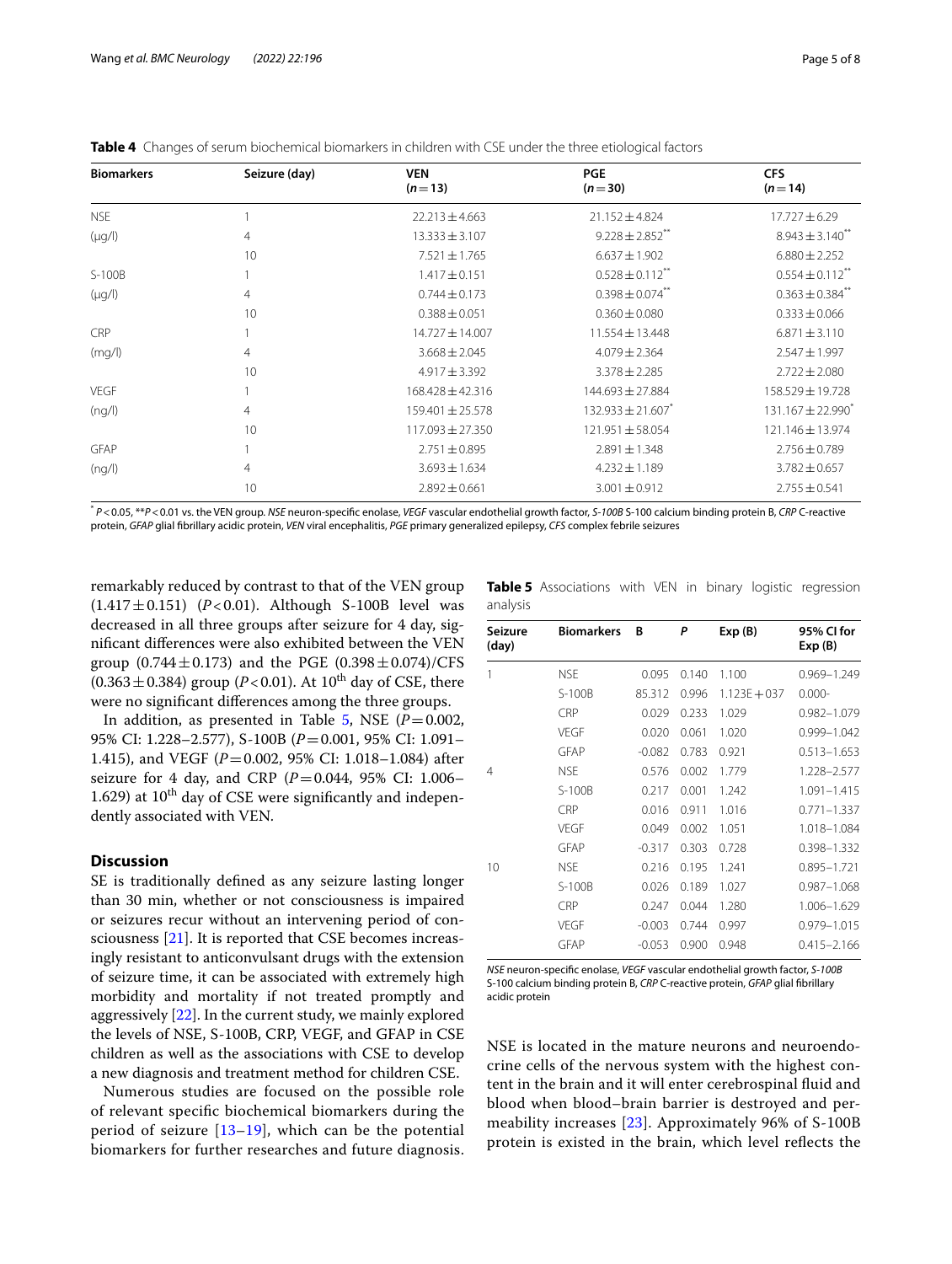injury and severity of astrocytes [[24](#page-7-10)]. CSE is generally accompanied with the occurrence of infammation, and CRP is one of the most sensitive biomarkers for infammation [\[16](#page-7-3)]. VEGF is a specifc mitogen of endothelial cells, which is involved in the neural processes such as growth, diferentiation, survival, regeneration, and neuroprotection [[25\]](#page-7-11). GFAP is an important cytoskeletal component and a specifc marker of astrocytes [[26\]](#page-7-12). Summarily, the concentrations of these biochemical biomarkers in blood can refect the severity of brain injury. In this study, we initially explored the associations between biochemical biomarkers levels and the occurrence of CSE. Interestingly, we demonstrated that the levels of NSE and VEGF were signifcantly elevated in serum of children at  $1<sup>st</sup>$  and  $4<sup>th</sup>$  day of CSE compared to that of controls, which was consistent with the previous results [[13,](#page-6-12) [18,](#page-7-5) [19](#page-7-0)]. In addition, we further found sharply decreased NSE and VEGF after seizure for 10 day. Logistic regression analysis also confrmed the levels of NSE and VEGF at  $1<sup>st</sup>$  and  $4<sup>th</sup>$  day of CSE may be risk factors for increased seizure frequency. For the data of NSE, DeGiorgio et al. uncovered the similar results, which indicated that serum NSE level for the 19 subjects within 24 h after SE was signifcantly elevated compared with the levels for normal and epileptic controls [[27\]](#page-7-13). In addition, they also demonstrated that serum NSE level was highest in those with an acute neurologic insult, and the level of serum NSE was also signifcantly elevated compared with control levels in 11 patients without acute neurologic insults other than SE  $[27]$  $[27]$ . Therefore, they concluded that in the absence of an acute insult or lesion, NSE was elevated as a direct result of SE [[27\]](#page-7-13). Based on this previous experiment data, we believed that NSE may be also an efective specifc biomarker of CSE. Additionally, the results further implied that VEGF may have no diagnostic values in advanced CSE (10 day later). S-100B level was also increased at  $1<sup>st</sup>$  day of CSE, which was strongly associated with CSE. Interestingly, a recent study on epilepsy seizure of TLE patients conducted by Chang et al. indicated a relatively high level of S-100B in TLE patients with higher frequencies of seizures [[14\]](#page-7-1). Meanwhile, Gunawan et al. also revealed that there is an increase in serum S-100B level within 24 h after seizure in patients with SE, and this has a strong positive correlation with brain damage seen in head MRI and diffusion tensor imaging (DTI) [[28](#page-7-14)]. We speculated that S-100B may be used as a more sensitive biochemical marker of brain injury in early stage of CSE, especially within one day. Similar to the results of S-100B, CRP is also a biomarker elevated in the early stage of CSE (at 1<sup>st</sup> day of CSE). Given that CRP is a sensitive marker in the inflammatory processes of SE  $[16]$  $[16]$ , we speculated the early stage of anti-infammatory therapies may have signifcance in the treatment of CSE to some extent. However, Sutter et al. have voiced concern that single level of CRP is not reliable for diagnosis of infections during SE [\[29](#page-7-15)] and not independently associated with refractory epileptic activity and death  $[30]$  $[30]$ . The data implied that further studies are needed to assess the potential of CRP for inclusion in prediction models allowing to identify patients with poor outcome of SE. Combined our results obtained above, we further considered using linear changes of CRP level to assess its role in CSE in future studies. In addition, Wang et al. reported that hyperneuroinfammation leads to an increase of GFAP level in a SE mouse model [\[17\]](#page-7-4). Similarly, a higher level of GFAP in CSE children than control was found in this study, and the time point was at 4<sup>th</sup> day of CSE. At the same time, the level of GFAP at  $4<sup>th</sup>$  day of CSE was also determined a risk factor in the occurrence of CSE using a logistic regression analysis. Interestingly, Gurnett et al. found that the level of cerebrospinal fuid (CSF) GFAP is increased in SE children, and the increased CSF GFAP is strongly correlated with seizure duration [\[31\]](#page-7-17). Evidence has demonstrated that biomarkers are frstly released into the CSF compartment prior to release into serum when SE occurs [[32](#page-7-18)]. Furthermore, Saija et al. believed that the elevation in the serum compartment that occurs after SE may refect the increase in permeability of the blood–brain barrier that is known to occur after SE. We speculated that the high level of serum GFAP may be used as an efective biomarker to refect the brain injury after CSE.

Additionally, we further investigated the associations between these biochemical biomarkers and VEN/PGE/ CFS using logistic regression models. We found that NSE level in VEN children was relatively high than that of PGE children or CFS children. Also strong association between NSE level at  $4<sup>th</sup>$  day of CSE and VEN was determined by logistic regression analysis. Our results were consistent with one of mechanisms for the increased NSE level in CSE children: direct invasion of neurons by pathogens leads to edema, necrosis and myelin breakdown of neurons, destruction of blood brain barrier, and release of NSE in cytoplasm into cerebrospinal fuid and blood [[33\]](#page-7-19). At the same time, increased S-100B at  $1<sup>st</sup>$  and  $4<sup>th</sup>$  day of CSE was observed in VEN children compared to the PGE children or CFS children, which was in line with the previous results [[33\]](#page-7-19). However, further logistic regression analysis demonstrated the level of  $S-100B$  at  $4<sup>th</sup>$  day of CSE was a risk factor for VEN. Similar to the data of the above two biomarkers, VEGF level was upregulated at 4<sup>th</sup> day of CSE. Interestingly, a recent study on VEN children also reported that the serum VEGF level in severe VEN was higher than that in normal control group and mild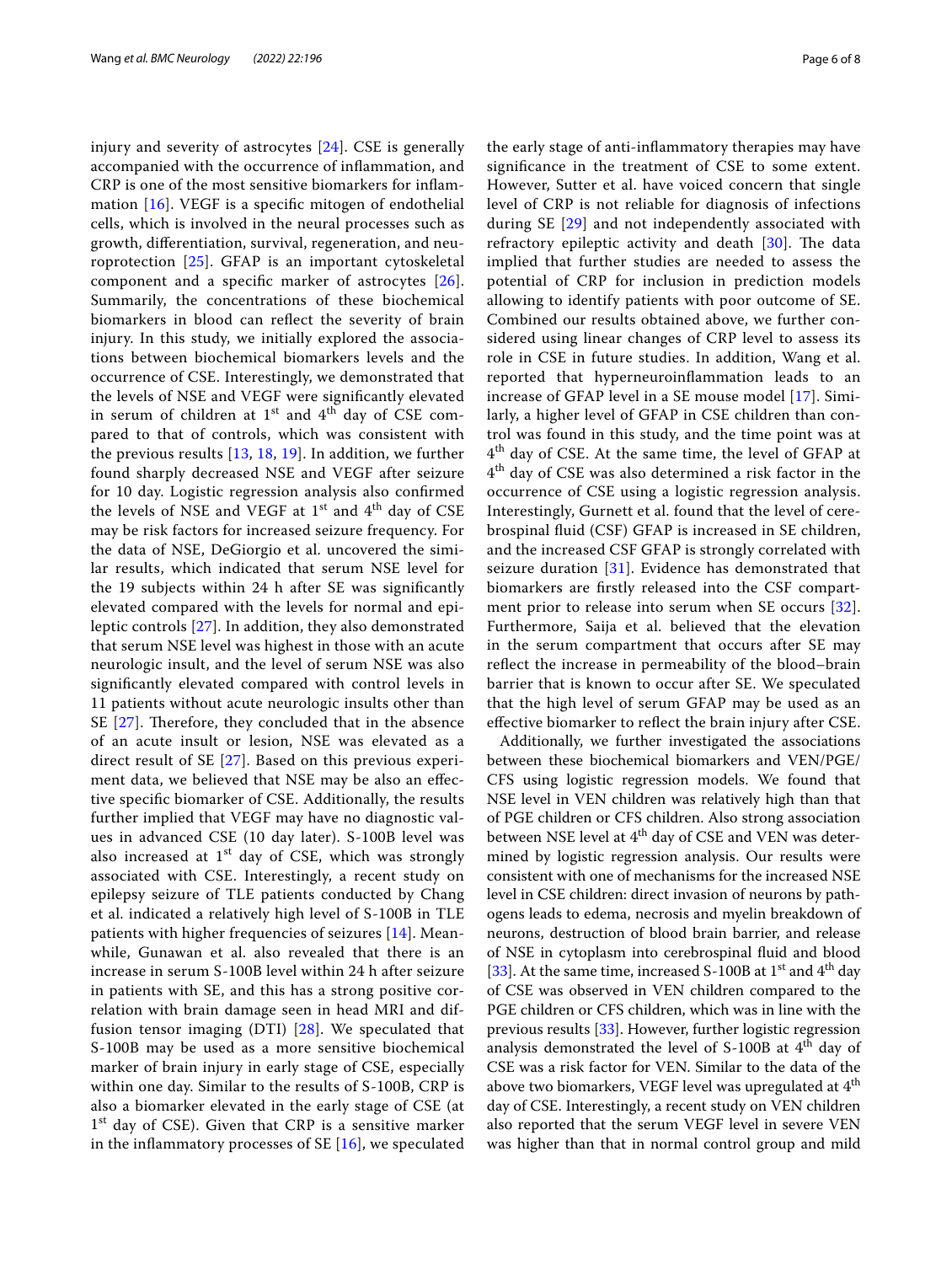VEN group [[34\]](#page-7-20). Combined the results of the above three biomarkers, we further speculated that the brain injury of patients with central nervous system infection such as VEN within one week after seizure is more serious than that of PGE and CFS.

Additionally, there are also some limitations of this study such as a less varied population in which research cases limited to CSE caused by VEN, PGE and CFS, so the results cannot be generalized to other disorders. Meanwhile, the relatively small sample size may also afect the accuracy of the acquired data. In addition, the most important limitation of this study is the fact that VEN was not fully excluded and is a major confounder, as encephalitis can increase the biomarkers and lead to more severe CSE and poor outcomes.

## **Conclusions**

In a word, in the early stage of CSE (within one week), the increased levels of NSE, S-100B, and VEGF may serve as efective diagnostic markers for CSE, and relatively high level of CRP represents hyperneuroinfammation. Meanwhile, GFAP can be used as an efective biomarker to refect the brain injury after CSE. In addition, we indicated that the increased levels of NSE, S-100B, and VEGF may be risk factors for VEN, which is considered as one of the main induction factors of CSE.

## **Abbreviations**

CSE: Convulsive status epilepticus; SE: Status epilepticus; NCSE: Non-convulsive status epilepticus; VEN: Viral encephalitis; PGE: Primary generalized epilepsy; EEG: Electroencephalography; NSE: Neuron-specifc enolase; TLE: Temporal lobe epilepsy; CRP: C-reactive protein; GFAP: Glial fbrillary acidic protein; VEGF: Vascular endothelial growth factor.

#### **Acknowledgements**

Not applicable

#### **Authors' contributions**

MW and JY were responsible for the paper design and completed the frst draft; XX and BZ were responsible for investigation and materials collection; JT was mainly responsible for data analysis, proofreading and modifcation All authors read and approved the fnal manuscript.

#### **Funding**

This work was supported by Natural science fund for colleges and universities in Jiangsu Province (20KJB320017).

#### **Availability of data and materials**

The data that support the fndings of this study are available from Children's Hospital of Soochow University, but restrictions apply to the availability of these data, which were used under license for the current study, and so are not publicly available. Data are however available from the corresponding author (Jihong Tang) upon reasonable request and with permission of Children's Hospital of Soochow University.

## **Declarations**

#### **Ethics approval and consent to participate**

In accordance with the Declaration of Helsinki, written informed consent was provided by each patient's legal guardian. This study obtained the approval of the ethics committee in Children's Hospital of Soochow University.

#### **Consent for publication**

Not applicable.

## **Competing interests**

The authors declare that they have no competing interests.

#### **Author details**

<sup>1</sup> Department of Neurology, Children's Hospital of Soochow University, No.92, Zhongnanjie Road, Suzhou 215025, Jiangsu, China. <sup>2</sup> Department of Neonatology, Children's Hospital of Soochow University, Suzhou 215025, Jiangsu, China.

Received: 7 May 2021 Accepted: 20 April 2022 Published online: 27 May 2022

#### **References**

- <span id="page-6-0"></span>1. Shah AM, Vashi A, Jagoda A. Review article: Convulsive and non-convulsive status epilepticus: an emergency medicine perspective. Emerg Med Australas. 2009;21(5):352–66. [https://doi.org/10.1111/j.1742-6723.2009.](https://doi.org/10.1111/j.1742-6723.2009.01212.x)  $01212x$
- <span id="page-6-1"></span>2. Sanchez S, Rincon F. Status Epilepticus: Epidemiology and Public Health Needs. J Clin Med. 2016;5:8. <https://doi.org/10.3390/jcm5080071>.
- <span id="page-6-2"></span>3. Gurcharran K, Grinspan ZM. The burden of pediatric status epilepticus: Epidemiology, morbidity, mortality, and costs. Seizure. 2019;68:3–8. [https://doi.org/10.1016/j.seizure.2018.08.021.](https://doi.org/10.1016/j.seizure.2018.08.021)
- <span id="page-6-3"></span>4. Thurman DJ, Beghi E, Begley CE, Berg AT, Buchhalter JR, Ding D, et al. Standards for epidemiologic studies and surveillance of epilepsy. Epilepsia. 2011;52(Suppl 7):2–26. [https://doi.org/10.1111/j.1528-1167.2011.](https://doi.org/10.1111/j.1528-1167.2011.03121.x) [03121.x.](https://doi.org/10.1111/j.1528-1167.2011.03121.x)
- <span id="page-6-4"></span>5. Sutter R, Dittrich T, Semmlack S, Ruegg S, Marsch S, Kaplan PW. Acute systemic complications of convulsive status epilepticus-a systematic review. Crit Care Med. 2018;46(1):138–45. [https://doi.org/10.1097/CCM.](https://doi.org/10.1097/CCM.0000000000002843) [0000000000002843](https://doi.org/10.1097/CCM.0000000000002843).
- <span id="page-6-5"></span>6. Ngugi AK, Bottomley C, Kleinschmidt I, Sander JW, Newton CR. Estimation of the burden of active and life-time epilepsy: a meta-analytic approach. Epilepsia. 2010;51(5):883–90. [https://doi.org/10.1111/j.1528-1167.2009.](https://doi.org/10.1111/j.1528-1167.2009.02481.x) [02481.x.](https://doi.org/10.1111/j.1528-1167.2009.02481.x)
- <span id="page-6-6"></span>7. Lowenstein DH, Bleck T, Macdonald RL. It's time to revise the defnition of status epilepticus. Epilepsia. 1999;40(1):120–2. [https://doi.org/10.1111/j.](https://doi.org/10.1111/j.1528-1157.1999.tb02000.x) [1528-1157.1999.tb02000.x.](https://doi.org/10.1111/j.1528-1157.1999.tb02000.x)
- <span id="page-6-7"></span>8. Trinka E, Cock H, Hesdorffer D, Rossetti AO, Scheffer IE, Shinnar S, et al. A defnition and classifcation of status epilepticus–Report of the ILAE Task Force on Classifcation of Status Epilepticus. Epilepsia. 2015;56(10):1515– 23. [https://doi.org/10.1111/epi.13121.](https://doi.org/10.1111/epi.13121)
- <span id="page-6-8"></span>9. Loscher W. Molecular mechanisms of drug resistance in status epilepticus. Epilepsia. 2009;50(Suppl 12):19–21. [https://doi.org/10.1111/j.1528-](https://doi.org/10.1111/j.1528-1167.2009.02367.x) [1167.2009.02367.x](https://doi.org/10.1111/j.1528-1167.2009.02367.x).
- <span id="page-6-9"></span>10. Falco-Walter JJ, Bleck T. Treatment of Established Status Epilepticus. J Clin Med. 2016;5:5. <https://doi.org/10.3390/jcm5050049>
- <span id="page-6-10"></span>11. Nam SH, Lee BL, Lee CG, Yu HJ, Joo EY, Lee J, et al. The role of ketogenic diet in the treatment of refractory status epilepticus. Epilepsia. 2011;52(11):e181–4. [https://doi.org/10.1111/j.1528-1167.2011.03289.x.](https://doi.org/10.1111/j.1528-1167.2011.03289.x)
- <span id="page-6-11"></span>12. Nabbout R, Mazzuca M, Hubert P, Peudennier S, Allaire C, Flurin V, et al. Efficacy of ketogenic diet in severe refractory status epilepticus initiating fever induced refractory epileptic encephalopathy in school age children (FIRES). Epilepsia. 2010;51(10):2033–7. [https://doi.org/10.1111/j.1528-](https://doi.org/10.1111/j.1528-1167.2010.02703.x) [1167.2010.02703.x](https://doi.org/10.1111/j.1528-1167.2010.02703.x).
- <span id="page-6-12"></span>13. Knopman AA, Wong CH, Stevenson RJ, Homewood J, Mohamed A, Somerville E, et al. The relationship between neuropsychological functioning and FDG-PET hypometabolism in intractable mesial temporal lobe epilepsy. Epilepsy Behav. 2015;44:136–42. [https://doi.org/10.1016/j.](https://doi.org/10.1016/j.yebeh.2015.01.023) [yebeh.2015.01.023](https://doi.org/10.1016/j.yebeh.2015.01.023).